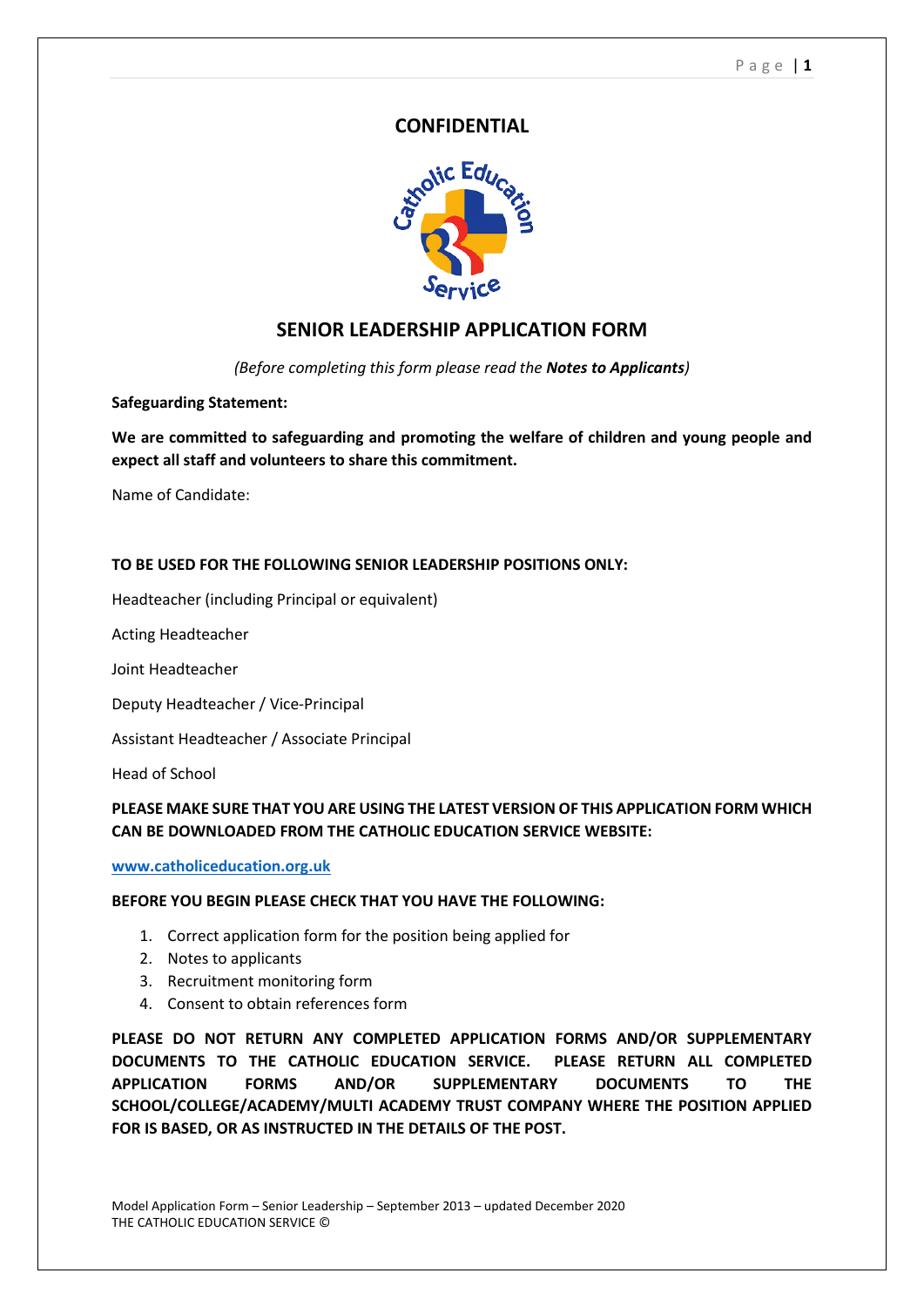## **PLEASE COMPLETE ALL SECTIONS OF THIS APPLICATION FORM FULLY BEFORE RETURNING IT IF ALL SECTIONS ARE NOT COMPLETED YOUR APPLICATION MAY NOT BE PROCESSED**

## **DETAILS OF ROLE APPLIED FOR:**

Application for the position of:

Full Time  $□$  Part Time  $□$  Job Share  $□$ 

At: School / Academy

At which the:

Governing Body □

Academy Trust Company □

Multi-Academy Trust Company □

is the employer of staff.

In the Local Authority of:

In the Archdiocese / Diocese of:

Please state where you first learned of this vacancy: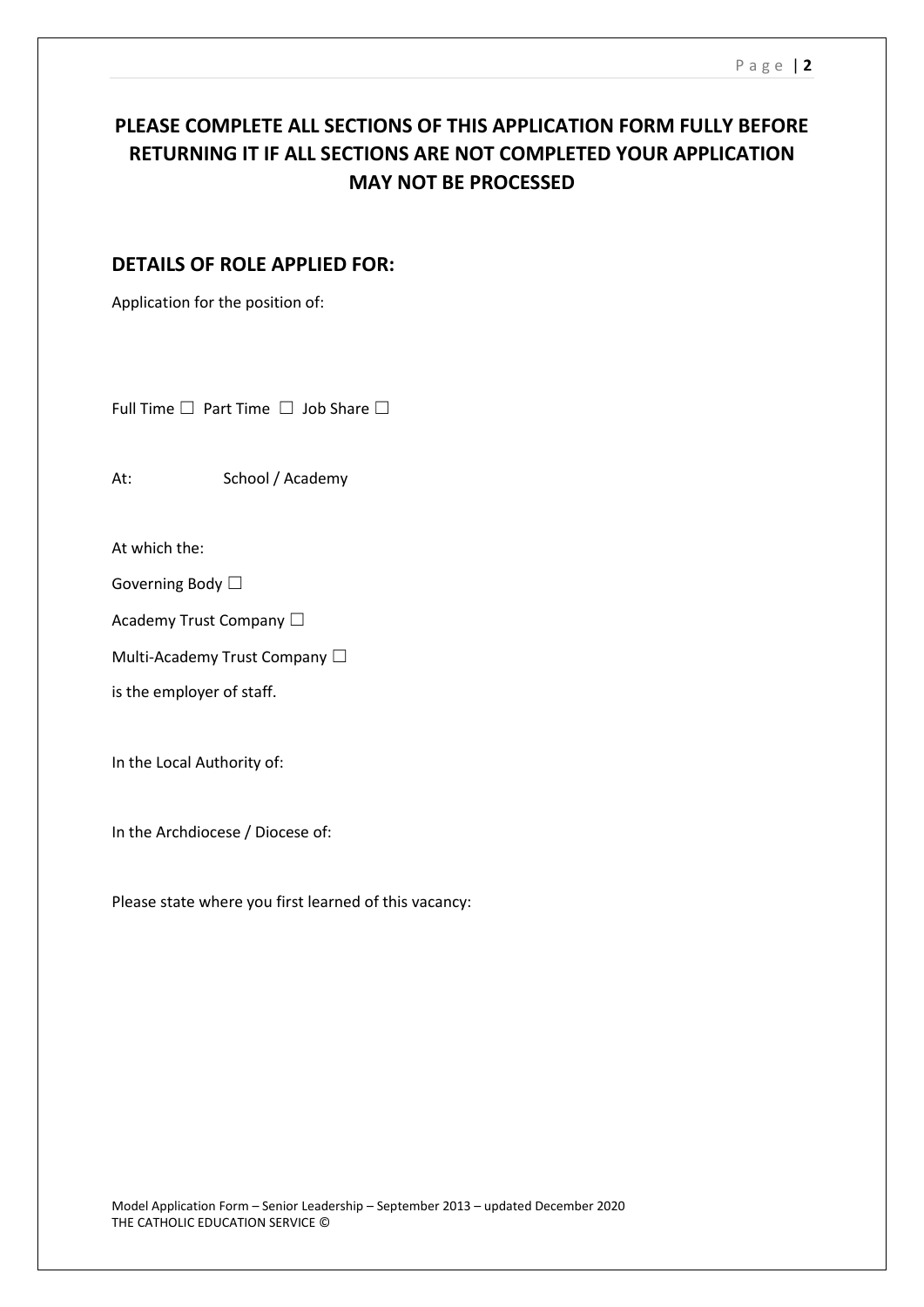#### P a g e | **3**

## **Personal Details:**

Title:

Surname:

First Name(s):

Known as (if applicable):

Religious Denomination / Faith:

Address:

Telephone Numbers:

Home:

Mobile:

Email Address:

How do you prefer to be contacted? Phone  $□$  Email  $□$ 

DfE Teacher Reference Number:

Do you have Qualified Teacher Status? Yes □ No □

QTS Certificate Number: Date of qualification as a teacher:

Education Workforce Council (Wales only) or other Membership Number:

Model Application Form – Senior Leadership – September 2013 – updated December 2020 THE CATHOLIC EDUCATION SERVICE ©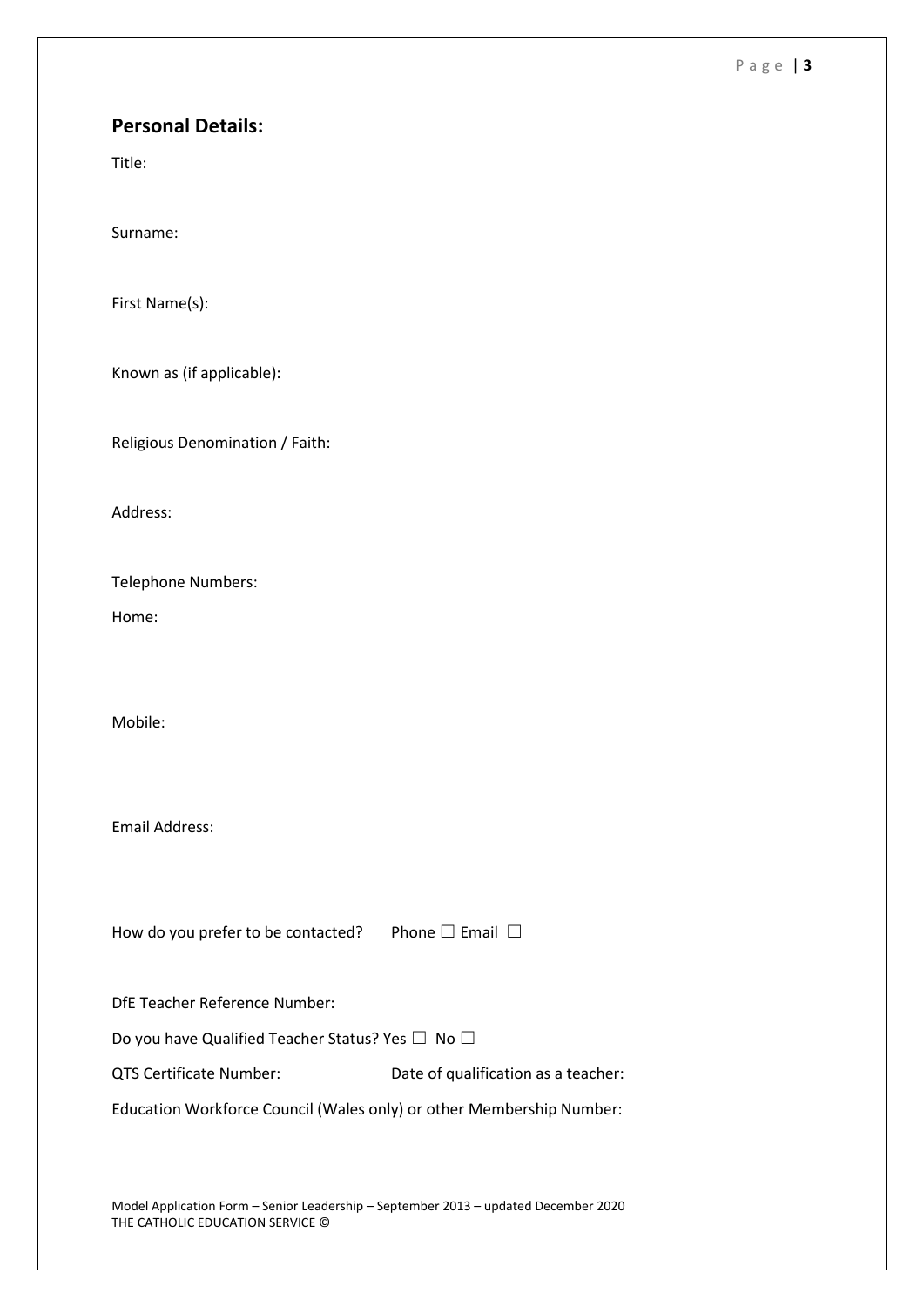## **Details of Present Employment:**

Are you presently employed: Yes  $\Box$  No  $\Box$ 

If no, please proceed to the next section.

Details of present post:

Role:

Name of employer:

Name of school / Academy (if different):

Address:

Telephone Number:

Local Authority:

Archdiocese / Diocese:

Permanent □ Temporary □

Full time  $□$  Part time  $□$  Job share  $□$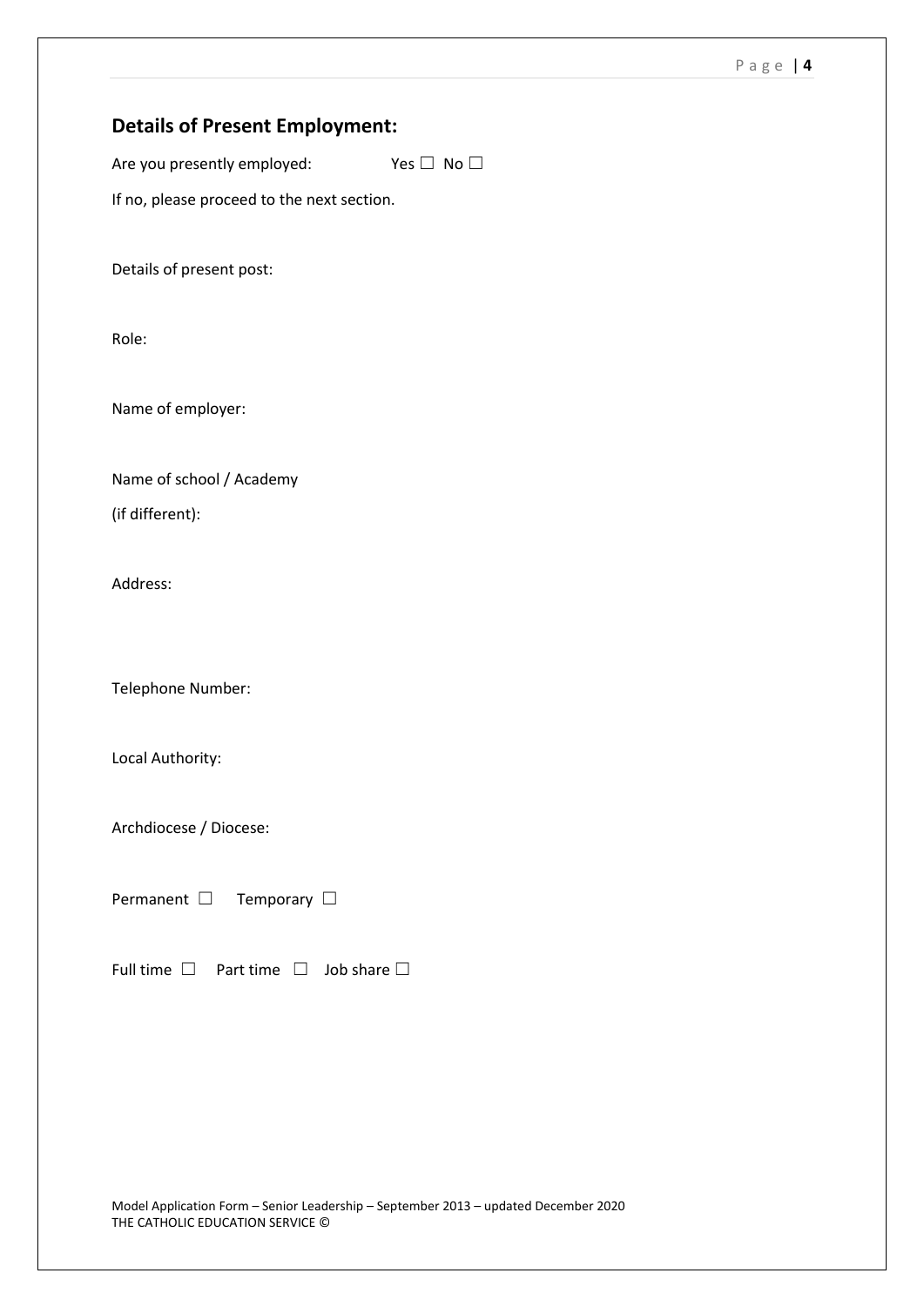#### P a g e | **5**

Date of appointment:

Notice required:

If notice already given, date

it is due to expire:

Reason for leaving:

Salary scale

(e.g. main / upper / leadership)

Group of school /

Number on role:

Spine Point:

Additional Allowances (including inner / outer / fringe London):

Gross annual salary: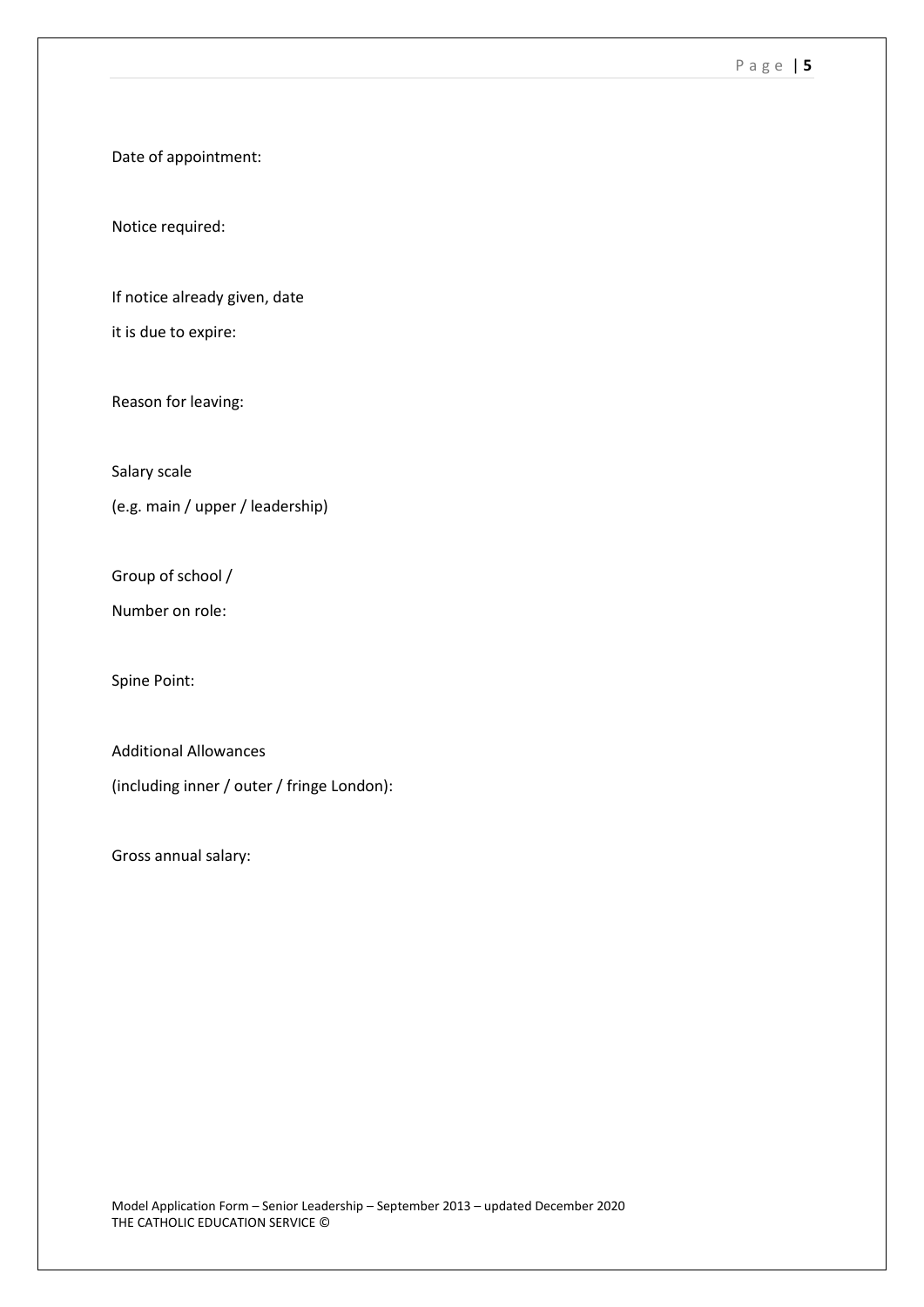## **Employment History:**

Please complete in chronological order, starting with the **most recent**:

| Full name and address of<br>school / college / academy<br>(state whether nursery /<br>primary / secondary /<br>comprehensive / selective<br>etc.) include details of local<br>authority if relevant | Approx.<br>number<br>on roll | Age<br>range<br>taught<br>&<br>single<br>sex/<br>mixed | Post held and<br>responsibilities<br>including<br>subjects<br>taught and key<br>stages taught | <b>Dates</b><br>employed<br>month / year<br>$(from - to)$ | <b>Reason for</b><br>leaving |
|-----------------------------------------------------------------------------------------------------------------------------------------------------------------------------------------------------|------------------------------|--------------------------------------------------------|-----------------------------------------------------------------------------------------------|-----------------------------------------------------------|------------------------------|
|                                                                                                                                                                                                     |                              |                                                        |                                                                                               |                                                           |                              |
|                                                                                                                                                                                                     |                              |                                                        |                                                                                               |                                                           |                              |
|                                                                                                                                                                                                     |                              |                                                        |                                                                                               |                                                           |                              |
|                                                                                                                                                                                                     |                              |                                                        |                                                                                               |                                                           |                              |
|                                                                                                                                                                                                     |                              |                                                        |                                                                                               |                                                           |                              |
|                                                                                                                                                                                                     |                              |                                                        |                                                                                               |                                                           |                              |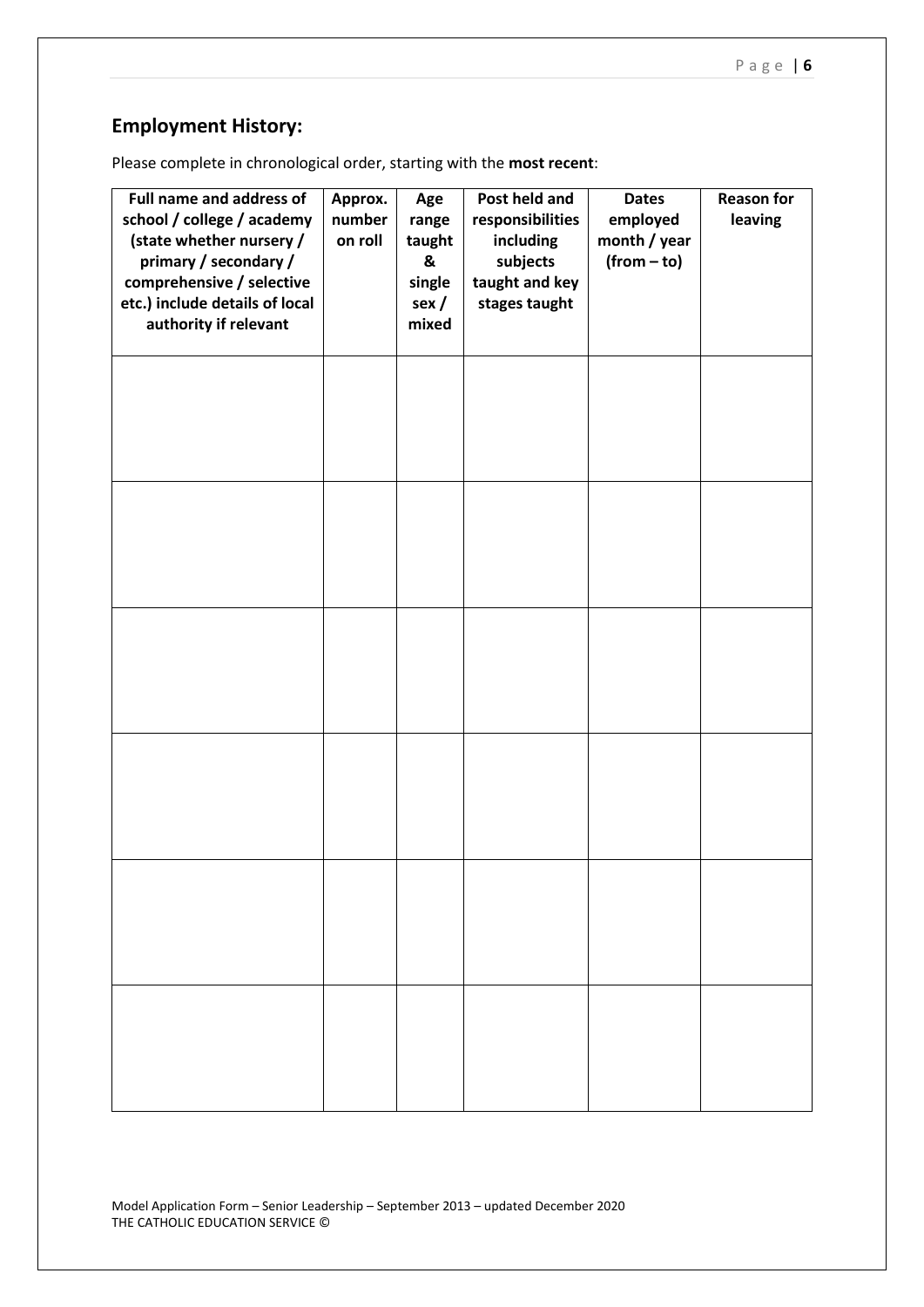# **Other Employment / Work Experience:**

| Please complete in chronological order, starting with the most recent: |  |  |  |
|------------------------------------------------------------------------|--|--|--|
|------------------------------------------------------------------------|--|--|--|

| <b>Employment /</b><br><b>Experience</b> | Employer /<br>Location | <b>Responsibilities</b> | <b>Dates</b><br>employed<br>month /<br>year<br>$(from-to)$ | <b>Reason for leaving</b> |
|------------------------------------------|------------------------|-------------------------|------------------------------------------------------------|---------------------------|
|                                          |                        |                         |                                                            |                           |
|                                          |                        |                         |                                                            |                           |
|                                          |                        |                         |                                                            |                           |
|                                          |                        |                         |                                                            |                           |
|                                          |                        |                         |                                                            |                           |
|                                          |                        |                         |                                                            |                           |
|                                          |                        |                         |                                                            |                           |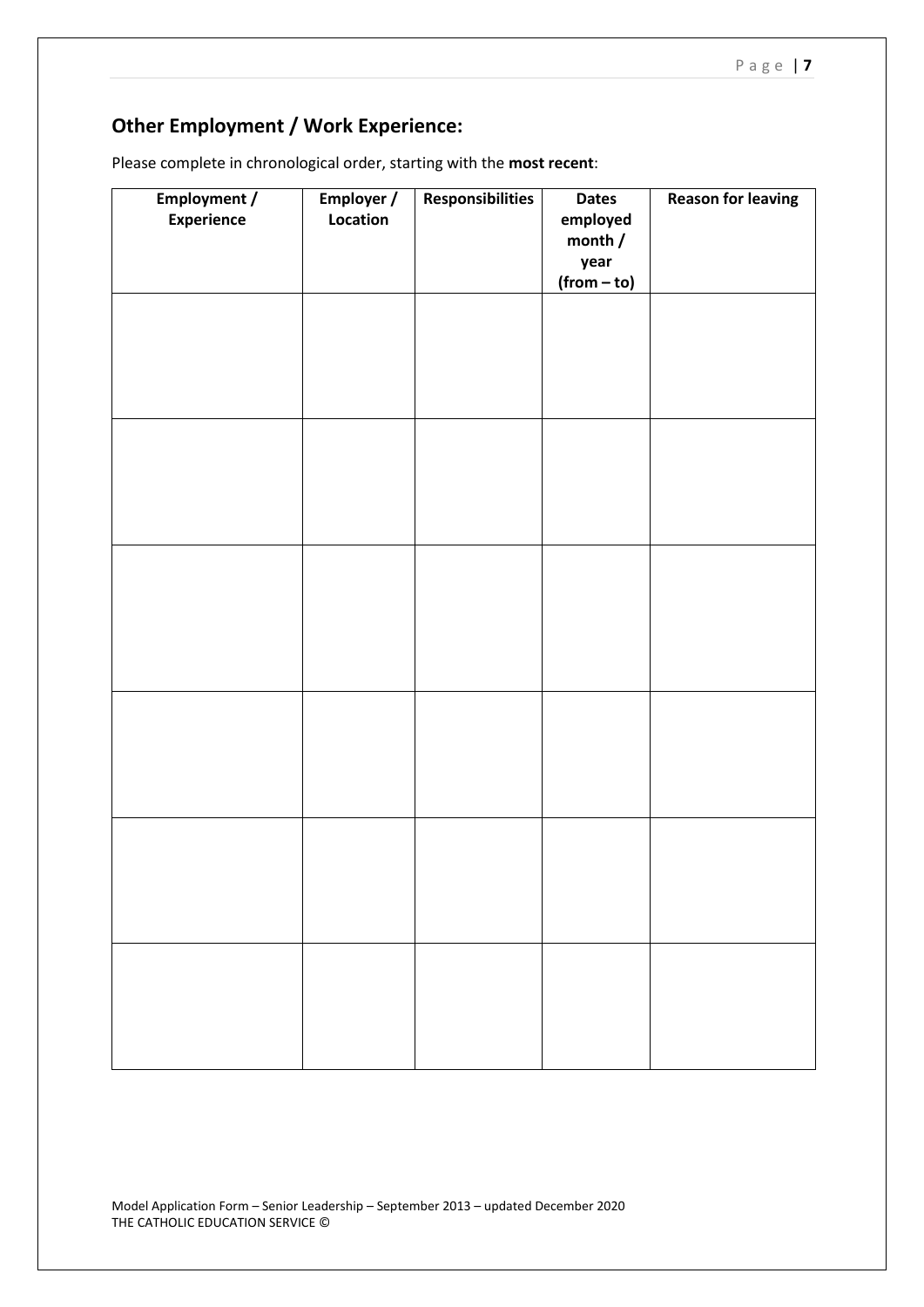If there are any periods of time that have not been accounted for in your application, for instance, periods spent raising a family or of extended travel, please give details of them here with dates. The information provided in this form must provide a complete chronology from the age of 18. Please ensure that there are no gaps in the history of your education, employment and other experience. Failure to provide a full account may lead to your application being rejected.

| Dates (from - to) | <b>Activity</b> |
|-------------------|-----------------|
|                   |                 |
|                   |                 |
|                   |                 |
|                   |                 |
|                   |                 |
|                   |                 |
|                   |                 |
|                   |                 |
|                   |                 |

If you have ever been ordained and/or been a member of a religious community please provide details here: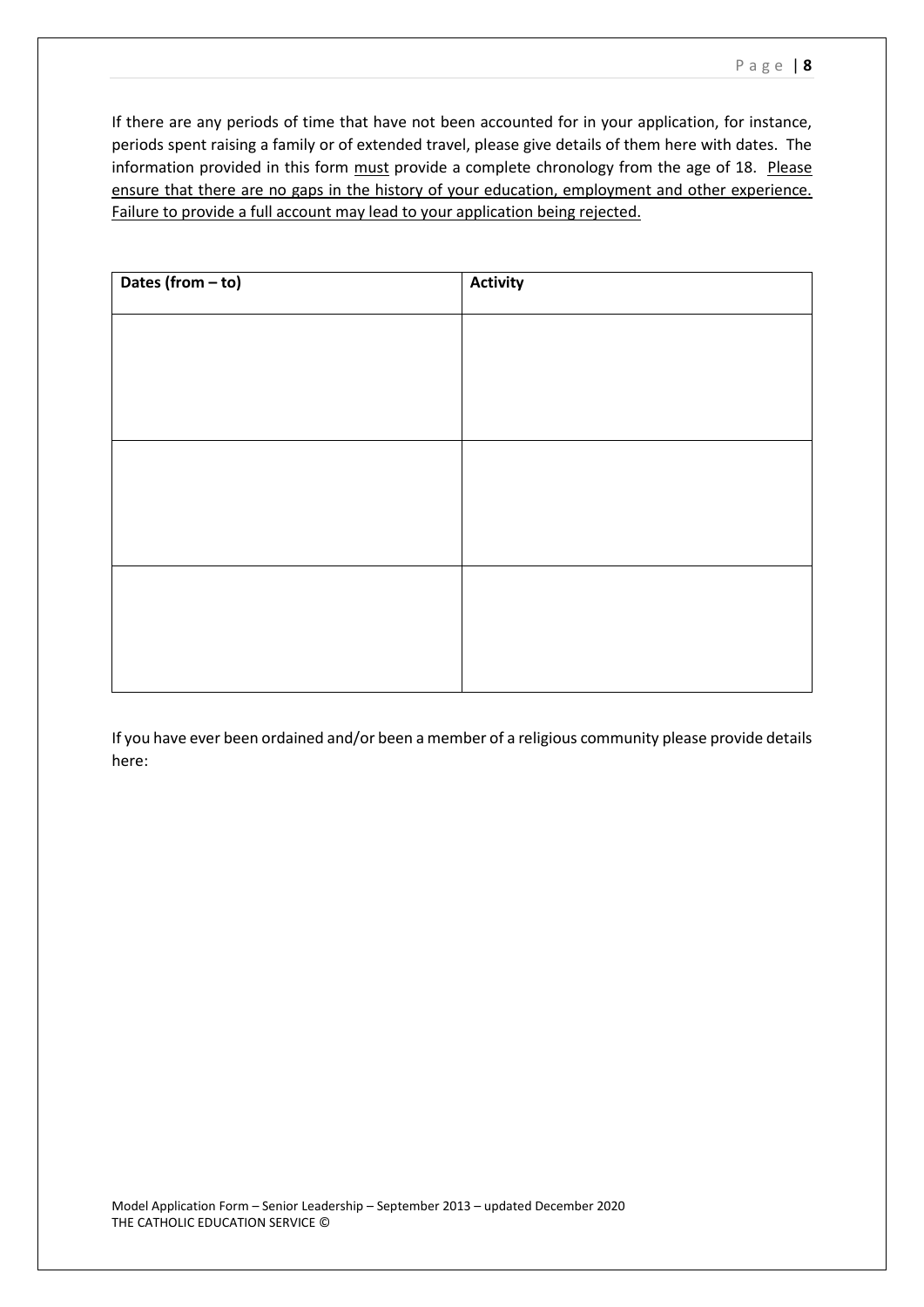## **Post-11 education and training:**

Please complete in chronological order, starting with the **most recent**:

| <b>Full name and address of</b><br>establishment | Full or<br>part<br>time | <b>Dates</b><br>attended<br>month $/$<br>vear<br>From - | Date of<br>award | Awarding<br>body and<br>registration<br>number (if<br>known) | Award and<br>classification |
|--------------------------------------------------|-------------------------|---------------------------------------------------------|------------------|--------------------------------------------------------------|-----------------------------|
|                                                  |                         | to                                                      |                  |                                                              |                             |

**Desirable Qualifications** (please note that NPQH is mandatory in Wales) please insert N/A if you do not have the qualifications listed in this section

|  |  | <b>NPQH</b>                                                              |
|--|--|--------------------------------------------------------------------------|
|  |  | <b>Catholic</b><br>Certificate of<br><b>Religious</b><br>Studies (or, if |
|  |  | equivalent,<br>please state)                                             |

### **Other Post-Graduate Qualifications**

#### **Higher Education Qualifications**

Model Application Form – Senior Leadership – September 2013 – updated December 2020 THE CATHOLIC EDUCATION SERVICE ©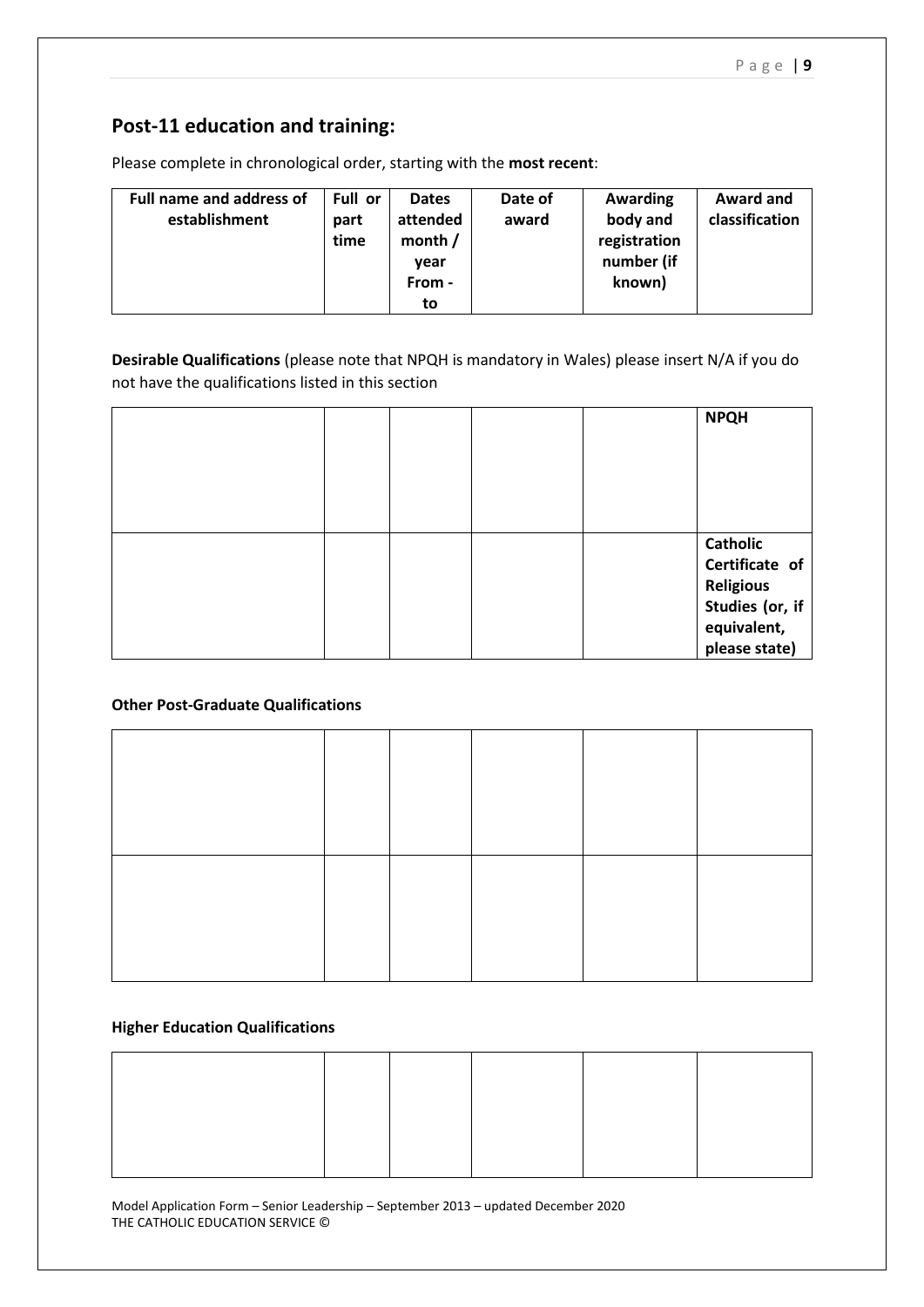#### **School / College Qualifications**

#### **Continuing Professional Development**

Please list any courses you have completed and/or any professional development in which you have been involved in the past 3 years which you consider relevant to this post.

| <b>Course Title</b> | <b>Course Provider</b> | <b>Length of Course</b> | <b>Dates</b><br>From - To | Award /<br><b>Classification (if</b><br>applicable) |
|---------------------|------------------------|-------------------------|---------------------------|-----------------------------------------------------|
|                     |                        |                         |                           |                                                     |
|                     |                        |                         |                           |                                                     |
|                     |                        |                         |                           |                                                     |
|                     |                        |                         |                           |                                                     |

Please provide details of your most recent safeguarding training: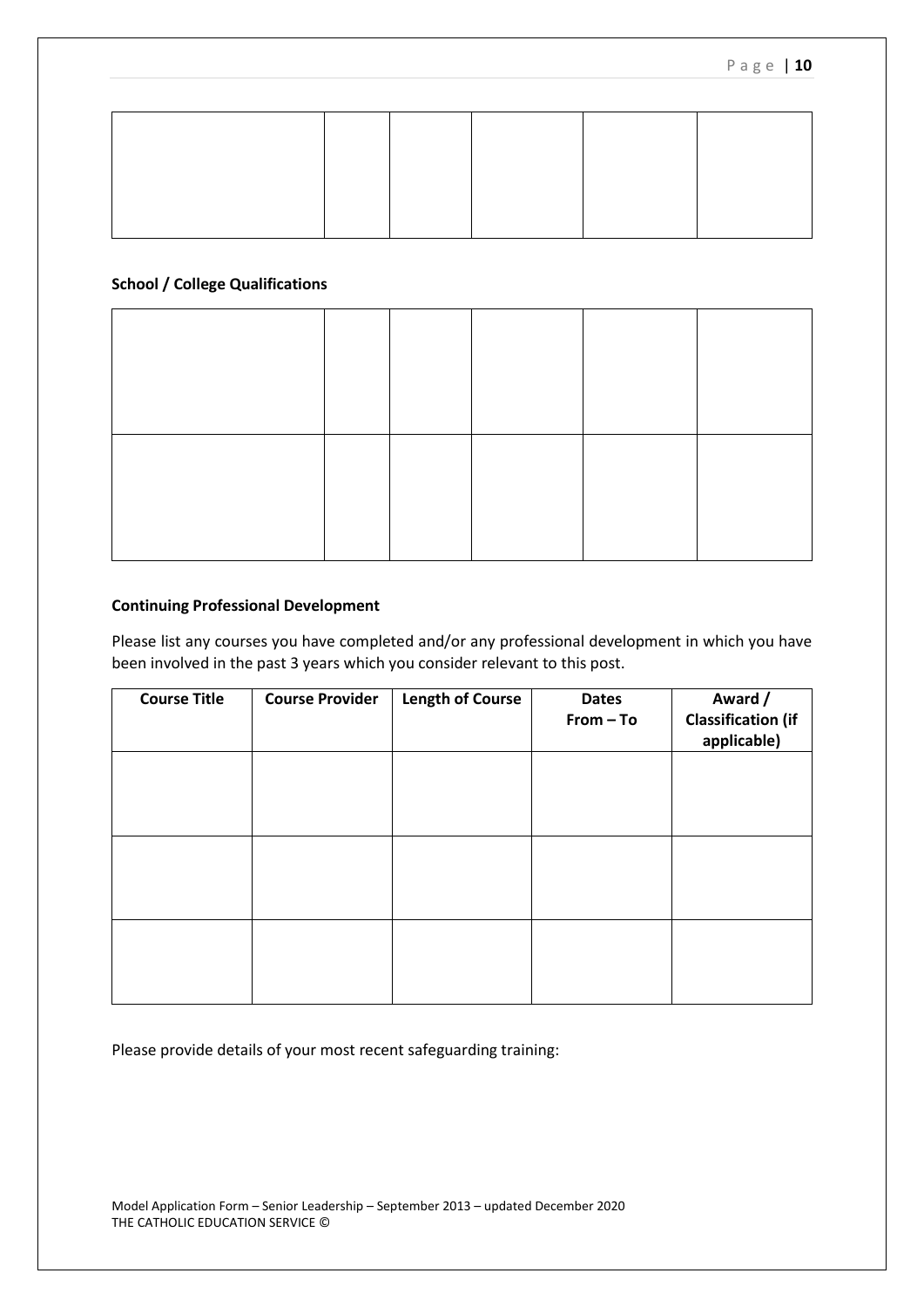## **Professional Memberships:**

Chartered College of Teaching:

Associate □ Member (MCCT) □ Fellow (FCCT) □ Chartered Teacher (CTeach) □

Please list any other professional bodies of which you are a member:

## **Interests and Hobbies:**

Please list your interests and hobbies outside of work:

## **Supporting Statement:**

Please provide a written statement of **no more than 1,300 words** detailing why you believe your experience, skills, personal qualities, training and/or education are relevant to your suitability for the post advertised and how you meet the person specification applicable to the post. You should pay particular attention to the national standards for the position for which you are applying.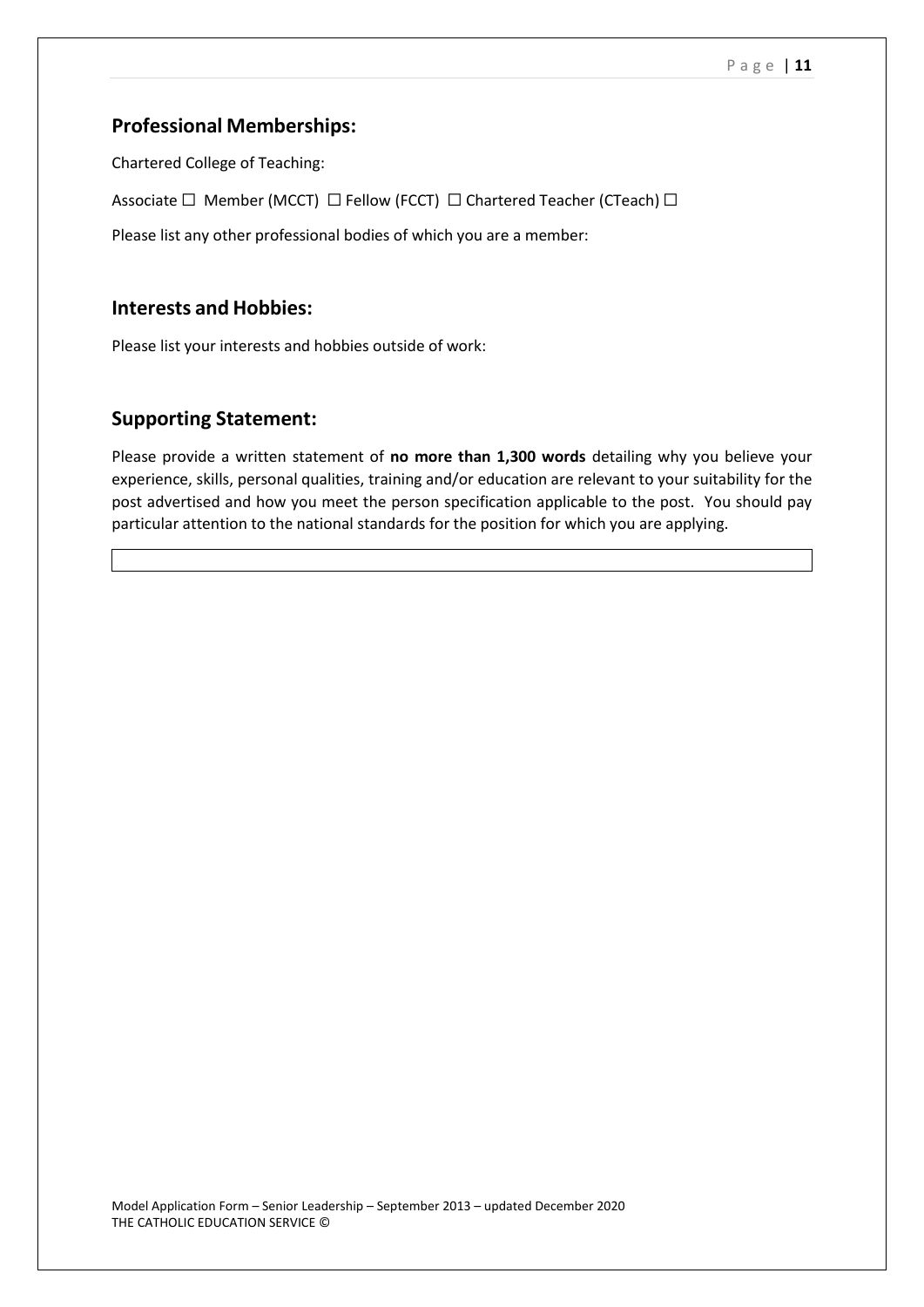### **References:**

A referee who is a current or former employer should have full access to the applicant's personal records, to the extent that this is achievable in compliance with the General Data Protection Regulation. Most Senior Leadership posts require you to be a practising catholic and, therefore, one referee must be your Parish Priest / the Priest of the Parish where you regularly worship. In requesting a Priest's reference it is not our intention to deter applications. Please see the Notes to Applicants for further guidance. It is the responsibility of the Applicant to ensure that all named referees, including Parish Priests, where applicable, have consented to providing a reference. Please also ensure that you complete and return the consent to obtain references form with your application.

In accordance with Keeping Children Safe in Education we will obtain and scrutinise references prior to interview and referees will be contacted to provide further clarification as appropriate. All information provided by referees will also be compared for consistency with the information you provide on this form and you will be asked about any discrepancies. Please advise if you do not want us to take up references at this stage and provide reasons.

Referees will also be asked for information about:

- all disciplinary offences (including those where the penalty is "time expired" if related to children); and
- all child protection allegations including the outcome of any child protection investigations.

You are advised to read the relevant section of the Notes to Applicants before completing this section.

If any of your referees knew you by another name please specify that name alongside the details of the relevant referee.

#### **Present School / Employer:**

Name:

Address:

Role:

Telephone:

Email: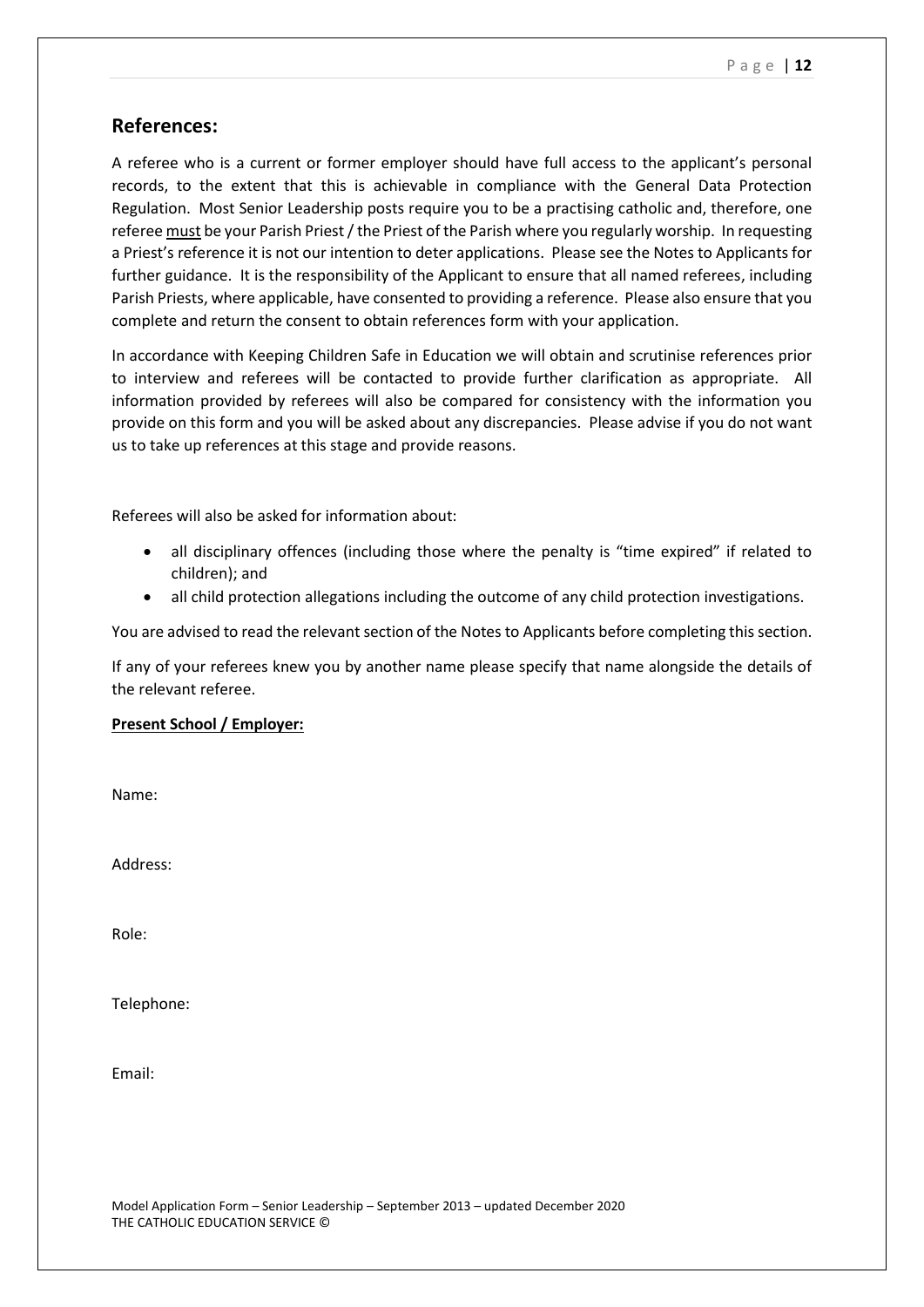### **Other Professional (where you are not currently employed with children, this must be your most recent school / college / employer prior to your current employer):**

Name:

Address:

Role:

Telephone:

Email:

#### **Parish Priest / Priest of the Parish where you regularly worship (if applicable):**

Name:

Address:

Role:

Telephone:

Email: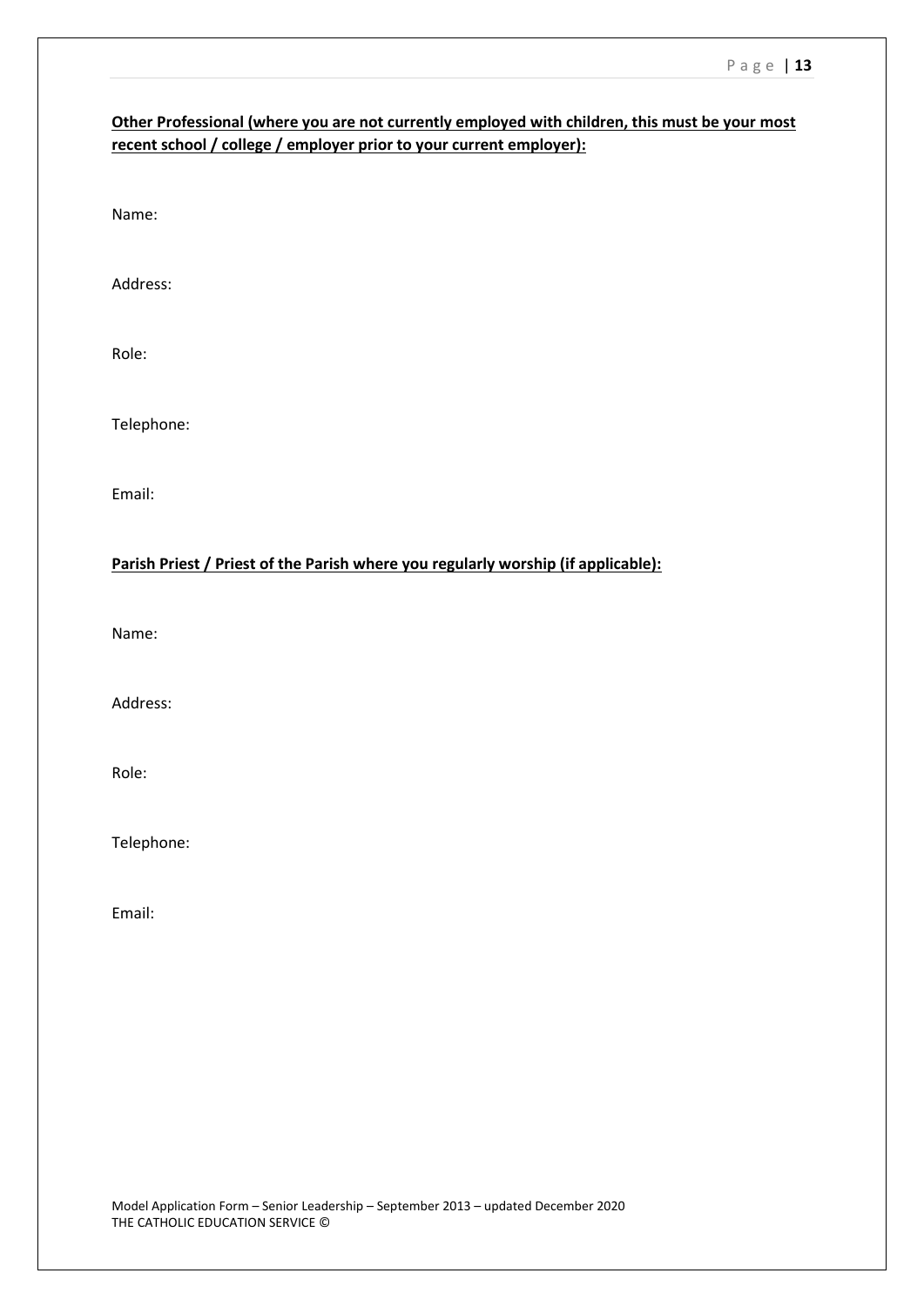If you or your spouse / civil partner / partner are related by marriage, blood or as a co-habitee to any member of the Governing Body / Academy Trust Company / Multi Academy Trust Company or any current employee(s) of the Governing Body / Academy Trust Company / Multi Academy Trust Company please provide the relevant details here:

Name(s) of Governing Body / Academy Trust Company / Multi Academy Trust Company / Employee(s):

Relationship(s) to you:

## **Disclosure of Criminal and Child Protection Matters and Disclosure and Barring Service Checks**

The Governing Body / Academy Trust Company / Multi Academy Trust Company is obliged by law to operate a checking procedure for employees who have access to children and young people.

Please confirm whether you have ever been the subject of any child protection concern either in your work or personal life, or been the subject of, or involved in, any disciplinary action in relation thereto, including any which is time expired.

Yes □ No □

If yes please provide full details:

**It is an offence to knowingly apply for, offer to do, accept, or do any work in a regulated position if you have been disqualified from working with children. Any offer of employment will be subject to checks being carried out in order to ensure that you are not subject to a prohibition order or an interim prohibition order.**

In the event of a successful application an offer of employment may be made to you which is conditional upon receipt of satisfactory Disclosure and Barring Service Checks ("DBS Checks") in relation to criminal and child protection matters. Please note that a conviction will not necessarily be a bar to obtaining employment.

By checking the box you consent to a DBS Check(s) being made:  $\Box$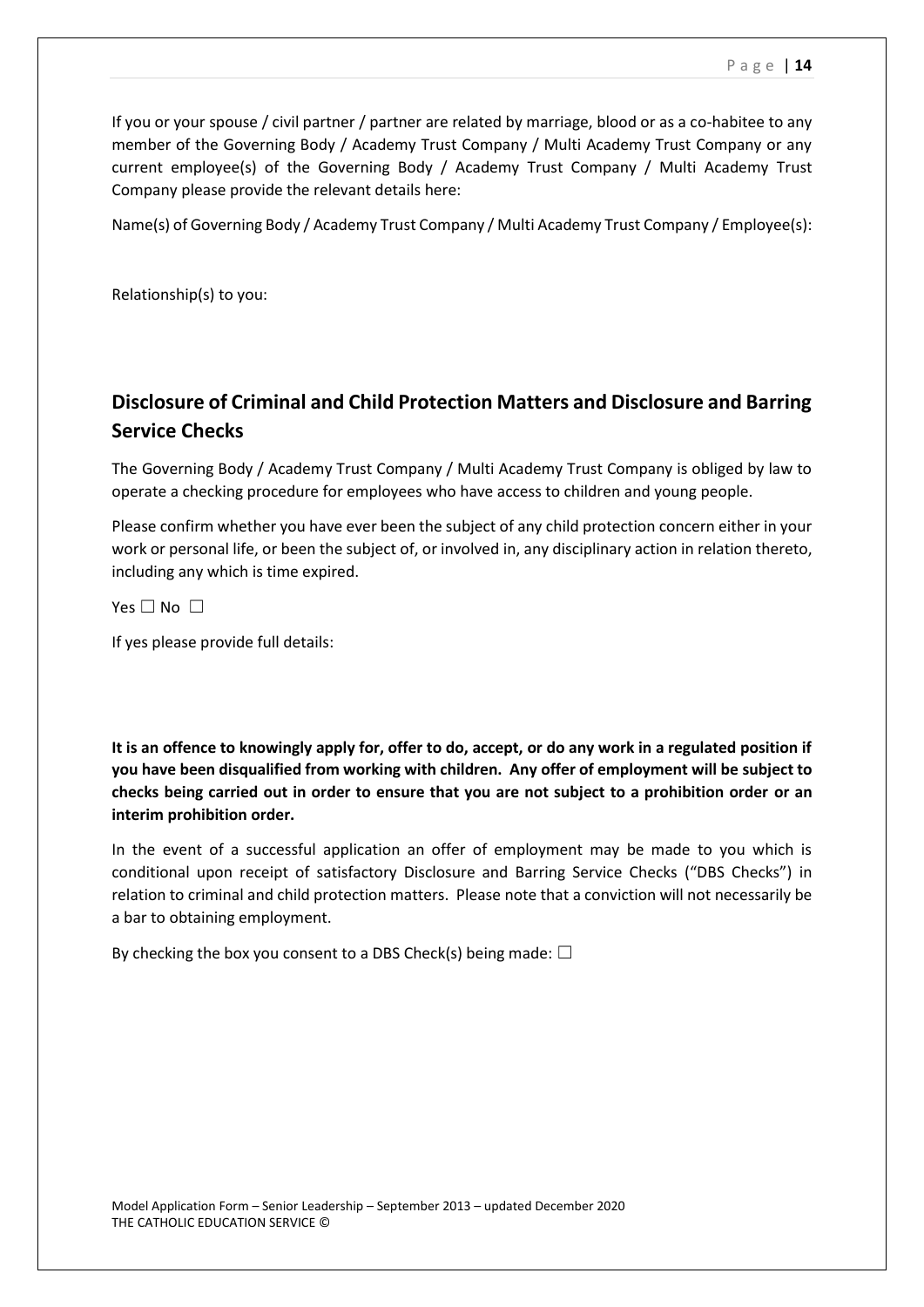## **Rehabilitation of Offenders Act 1974**

If you have any convictions, cautions, reprimands or final warnings that are not "protected" as defined by the Rehabilitation of Offenders Act 1974 (Exceptions) Order 1975 (as amended in 2013 and 2020), then the details of these must be disclosed if you are invited for interview.

Guidance about whether a conviction or caution should be disclosed can be found on the [Ministry of](https://www.gov.uk/government/publications/new-guidance-on-the-rehabilitation-of-offenders-act-1974)  [Justice website.](https://www.gov.uk/government/publications/new-guidance-on-the-rehabilitation-of-offenders-act-1974)

If you are invited for interview, please bring The Rehabilitation of Offenders Act 1974 – Disclosure Form with you to the interview in a sealed envelope marked "Confidential – Rehabilitation of Offenders Act 1974 – Disclosure Form". You will be asked to hand the form to the interviewer at the end of the interview. If you do not have disclosable convictions, please complete the relevant sections of the Disclosure Form.

## **Request for Your Consent to Process Your Data**

In compliance with the General Data Protection Regulation (GDPR), we wish to ensure you are aware of the purpose for which we are requesting your consent to collect and process the data we have asked you to provide on this application form.

#### **Important information regarding your consent**

- 1. We are Bishop Chadwick Catholic Education Trust (Academy), Evolve Business Centre, Cygnet Way, Rainton Bridge South Business Park, Houghton-le-Spring, DH4 4QY.
- 2. Being a Catholic education provider we work closely with the school's / academy's Diocesan Authority, the school's / academy's Trustees, the Local Authority, the Department for Education, the Catholic Education Service and schools within the Trust with whom we may share information you provide on this application form if we consider it is necessary in order to fulfil our functions.
- 3. The person responsible for data protection within our organisation is Sarah Burns, Data2Action and you can contact them with any questions relating to our handling of your data. You can contact them by email: [sarah.burns@data2action.co.uk](mailto:sarah.burns@data2action.co.uk)
- 4. We require the information we have requested on this form in order to process your application for employment.
- 5. To the extent that you have shared any special categories of personal data<sup>1</sup> this will not be shared with any third party except as detailed in paragraph 2 above, unless a legal obligation should arise.
- 6. If your application is successful, the information you have provided on this form will become part of your personnel file which shall be retained throughout the duration of your

Model Application Form – Senior Leadership – September 2013 – updated December 2020 THE CATHOLIC EDUCATION SERVICE ©

**.** 

<sup>1</sup> Article 9(1) GDPR sets out the special categories of personal data as follows: *"personal data revealing racial or ethnic origin, political opinions, religious or philosophical beliefs, or trade union membership, and the processing of genetic data, biometric data for the purpose of uniquely identifying a natural person, data concerning health or data concerning a natural person's sex life or sexual orientation…."*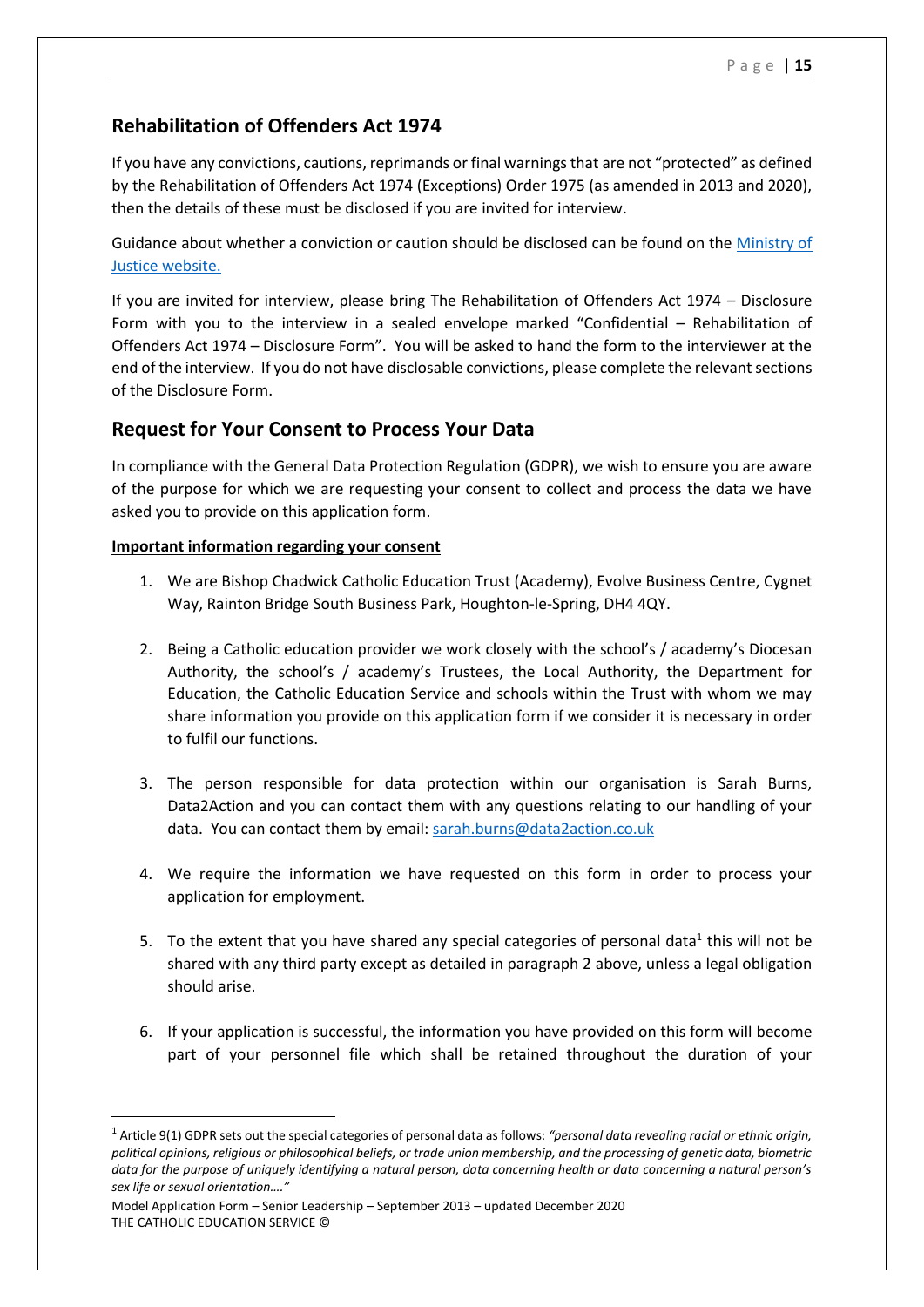employment within our organisation and afterwards in accordance with our data retention policy.

- 7. If you are unsuccessful, your application form and any documents you have submitted in support of your application will be destroyed after a period of 6 months.
- 8. We will keep a record of your consent as evidence that we have obtained your consent to collect and process the data you have provided on this application form.
- 9. You have the right to withdraw your consent at any time and can do so by informing our organisation's Data Protection Officer (see paragraph 3 above) that you wish to withdraw your consent.
- 10. To read about your individual rights you can refer to our fair processing notice and data protection policies.
- 11. If you wish to complain about how we have collected and processed the information you have provided on this form, you can make a complaint to our organisation by accessing the complaints policy held on the Trust website. If you are unhappy with how your complaint has been handled you can contact the Information Commissioner's Office via their website at [www.ico.org.uk.](http://www.ico.org.uk/)

#### **Request for your consent**

Please ensure that you read paragraphs 1-11 above and raise any relevant questions before providing your consent below:

- I confirm that I have read and understood paragraphs 1-11 above and that I have been offered the opportunity to raise any relevant questions: Yes  $\square$  No  $\square$
- Please check this box if you agree to our collecting and processing your personal information as described in paragraphs 1-11 above:  $\Box$
- **I** agree to my personal data being shared as stated in paragraphs 2 and 5 above: Yes  $\Box$  No  $\Box$

#### **Right to work in the UK.**

The Governing Body / Academy Trust Company / Multi Academy Trust Company will require you to provide evidence of your entitlement to undertake the position applied for and/or of your ongoing entitlement to live and work in the United Kingdom in accordance with the current immigration rules. More information can be found in the Notes to Applicants. By checking the box below, you confirm that you are legally entitled to work in the United Kingdom and that you will promptly provide documentary evidence of such entitlement when requested:  $\Box$ 

#### **Language requirements for public sector workers.**

Model Application Form – Senior Leadership – September 2013 – updated December 2020 THE CATHOLIC EDUCATION SERVICE ©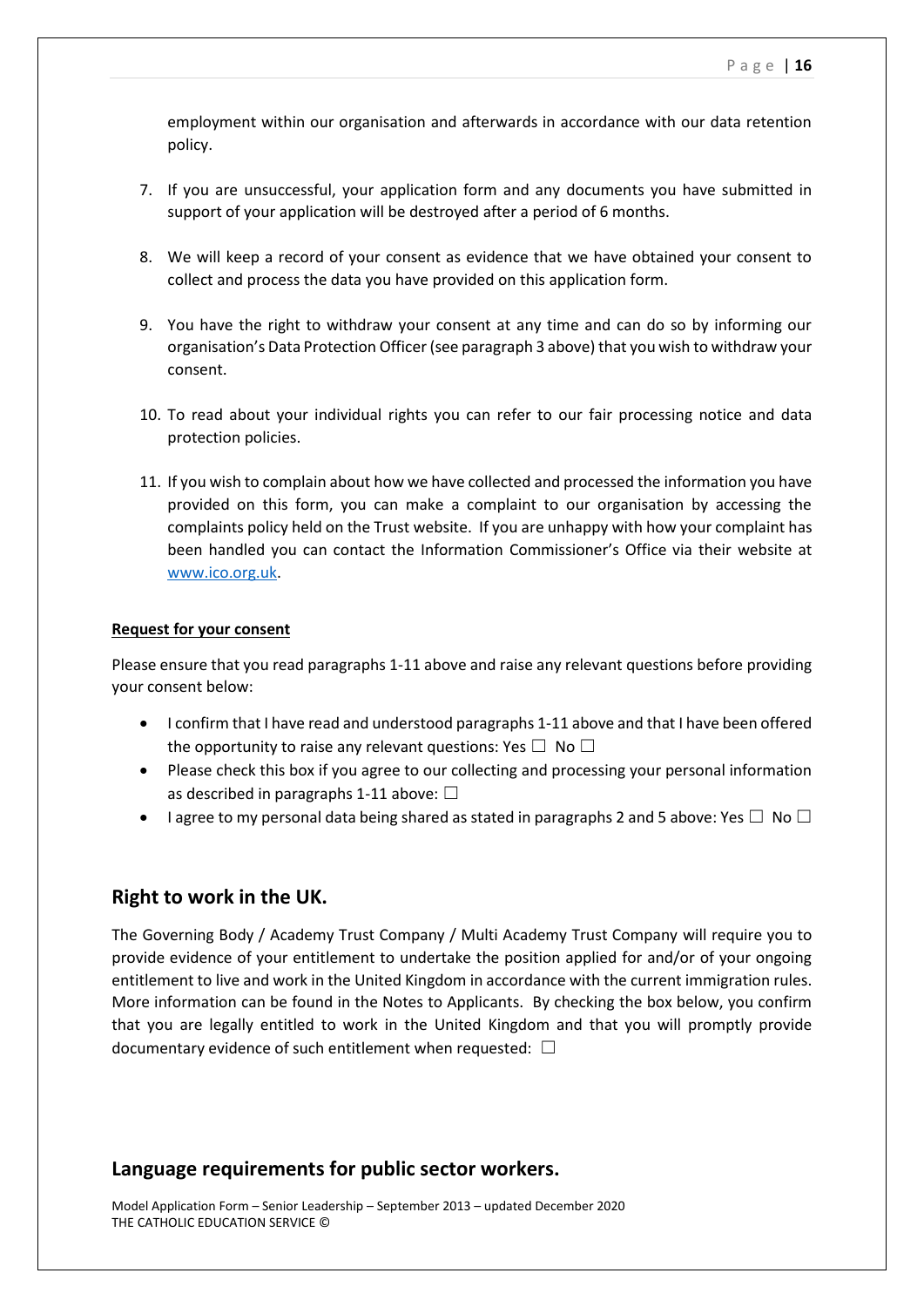The ability to communicate with members of the public in accurate spoken English is an essential requirement for the post. This is because this is a public facing public sector post. Please note that this language requirement may be in addition to mandatory English language requirements associated with your immigration route.